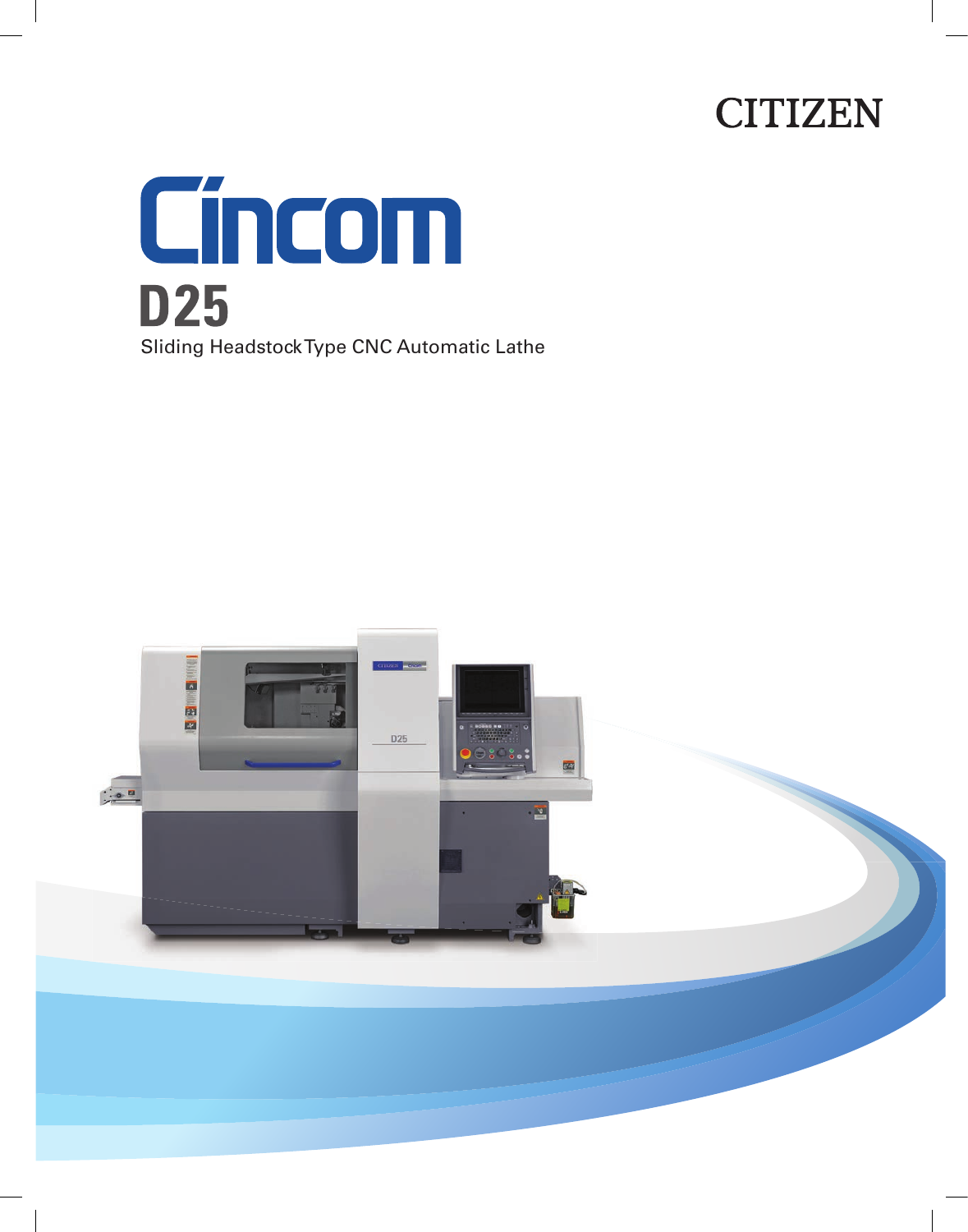

Introducing Citizen's newest development, the D25, equipped with double gang tool posts and B axis (Type VIII). The double gang layout enables short cycle times for high productivity at low part cost. The large number of tools, for both main and sub spindle, provides cost effective production of complex workpieces.



- Next generation CNC system with touch screen and qwerty keyboard. Easy set up with on screen graphical prompts.  $3 \times Y$  axis,  $3 \times Z$  axis
- B axis (Type VIII) for front-back machining
- Independent adjustable angle rotary tools to sub spindle
- Power and speed: 5.5 kW and 10,000 rpm
- With/without guide bushing switchable operation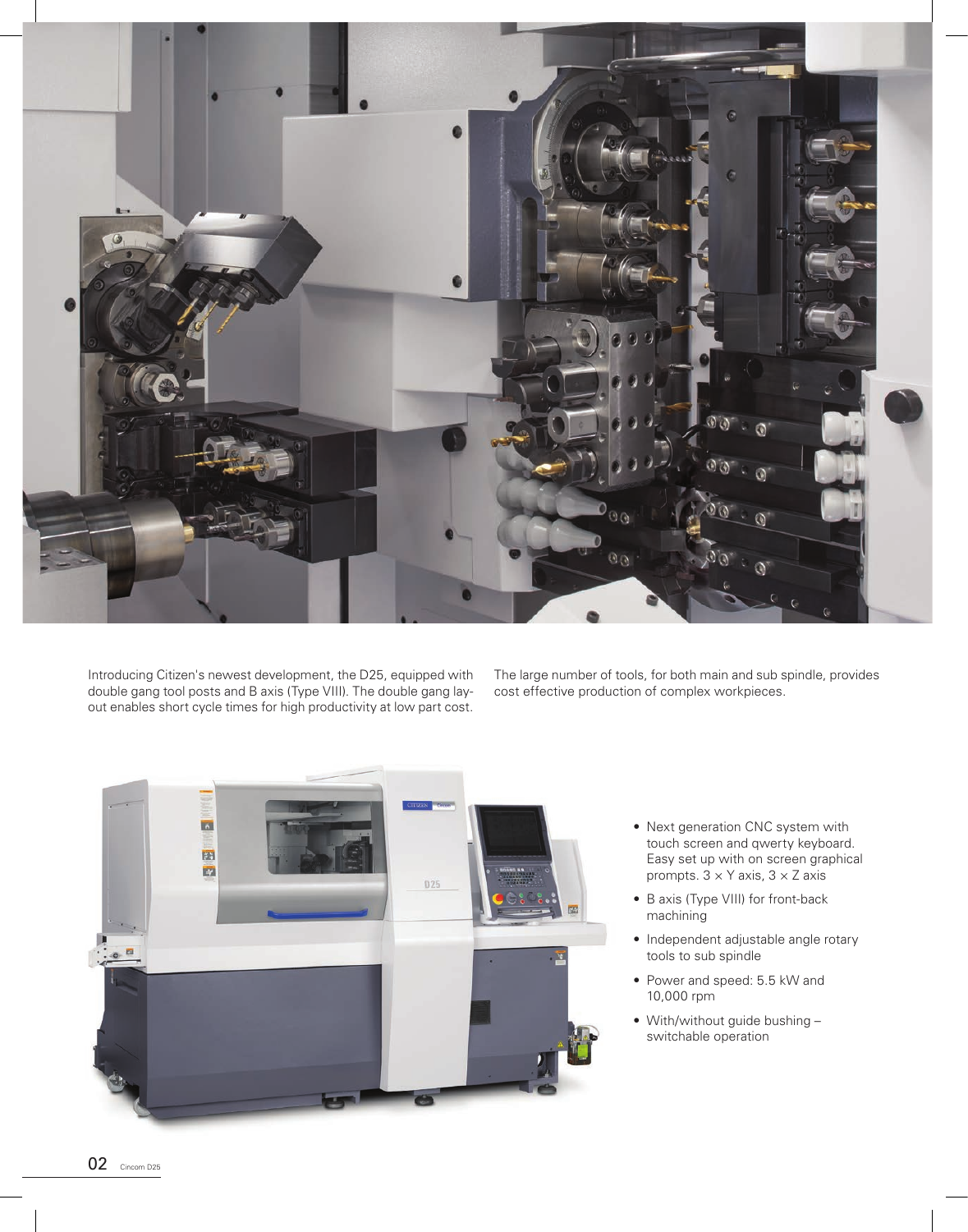Z2 axis to second gang for opposed balance cutting to first gang and for simultaneous rough and finish machining. Back tool post (Y3 axis) accepts radial or face modular fixed/rotary tools and is

equipped with adjustable rotary tool for face, radial or angle machining. B axis is on the first gang for complex machining on main and sub spindles.





| <b>Tooling</b>     | Code          | <b>Description</b>                                                                                    |
|--------------------|---------------|-------------------------------------------------------------------------------------------------------|
| Turning holder     | <b>DTF116</b> | 4 Tools (5/8" sq./ cut-off: 3/4" sq.)                                                                 |
|                    | DTF216        | 3 Tools (%" sq.)                                                                                      |
| Sleeve holder      | <b>DDF101</b> | 4 Front $+ 7$ Back (1" dia.)                                                                          |
| Gang rotary tool   | U31B(S4)      | 3 Modular stations<br>1 Adjustable rotary tool (0-90 deg.: option) is available<br>on the top postion |
|                    | U32B(S3)      | $4 \times$ double ended spindles, rotary tools<br>B-axis (0-135 deg.)                                 |
| Back rotary tool   | U151B(S5)     | 4 Modular stations                                                                                    |
| Opposite tool post | <b>U120B</b>  | 2 Fixed tools (34" dia.)                                                                              |

**B Axis**

 $4 \times$  double ended spindles, 0-135 deg, usable for both main and sub spindles.



**Variety of Interface Choices 15 inch Touch Panel Workpiece Conveyor** (standard) USB Memory, SD Card, RS232, Ethernet